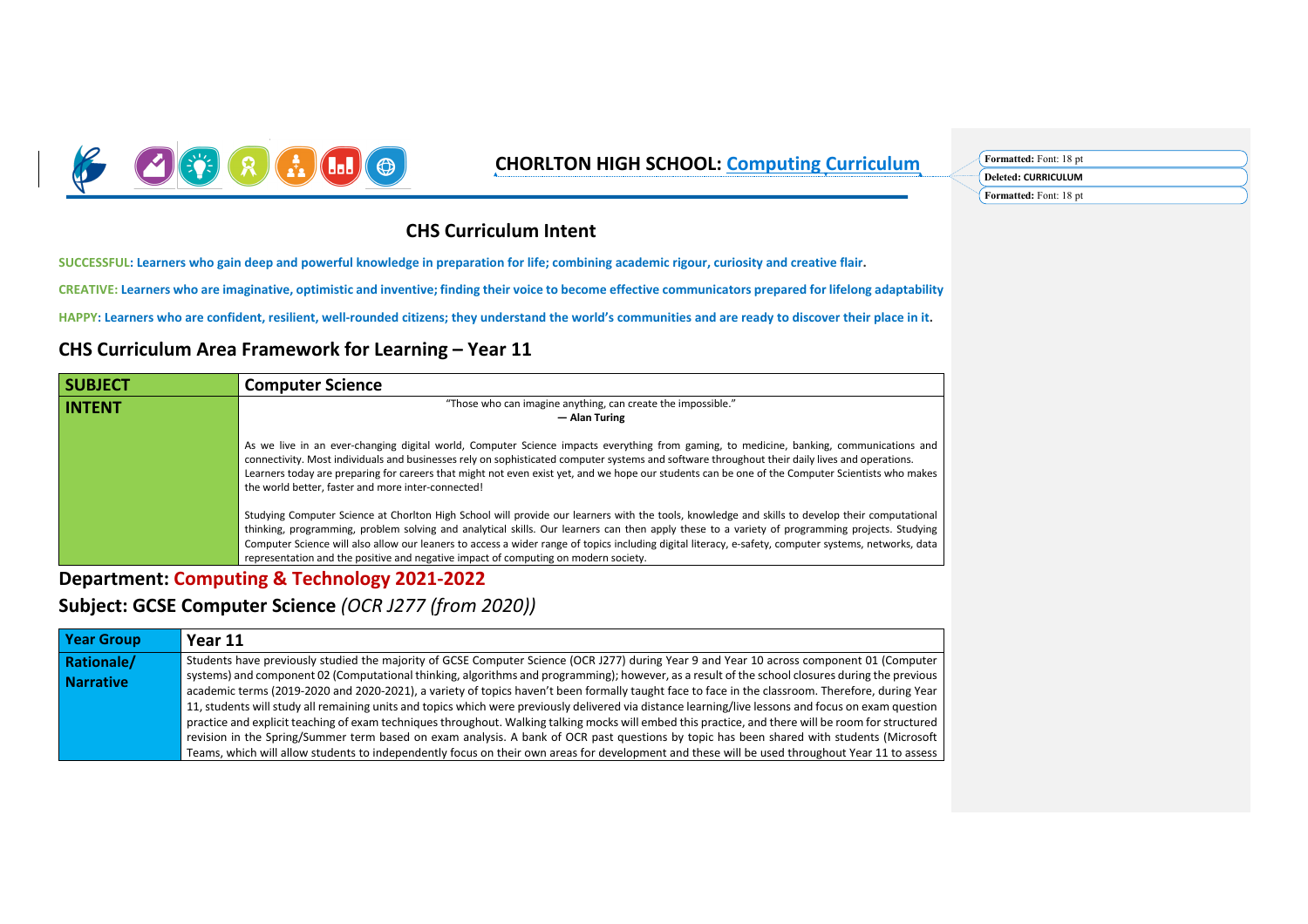# B OGREGO

### **CHORLTON HIGH SCHOOL: Computing Curriculum Formatted:** Font: <sup>18</sup> pt

| Formatted: Font: 18 pt |  |
|------------------------|--|
| Deleted: CURRICULUM    |  |
| Formatted: Font: 18 pt |  |

|                  | students' understanding of key topics learnt during GCSE Computer Science (OCR). All students have been provided with electronic access to the<br>OCR Revision Guide and the department will run an after-school revision session on a fortnightly basis to further develop students' confidence with<br>Computer Science post lockdown.<br>There is no longer a requirement for students to complete an NEA Programming Project (20 timetabled hours) as completed during<br>previous years, however, students must be given an opportunity to complete a programming project. This was completed during Year<br>10 as students were given a variety of programming challenges and a formal programming project (Form Tutor System) in addition to<br>a significant focus on past exam paper algorithm questions which featured throughout their Year 10 Computer Science lessons. |                                                                                                                                                                                                                                                                                                                                                                                                                                                                                                                                                                                                                                                                                            |                                                                                                                                                                                                                                                                                                                                                                                                                                                                                                                                                                                                                                                                                                                          |                                                                                                                                                                                                                                                                                                                                                                                                                                                                           |                                                                                                                                                                                                                                                                                                                                                                                                                                                                                                                                                                             |                 |
|------------------|-------------------------------------------------------------------------------------------------------------------------------------------------------------------------------------------------------------------------------------------------------------------------------------------------------------------------------------------------------------------------------------------------------------------------------------------------------------------------------------------------------------------------------------------------------------------------------------------------------------------------------------------------------------------------------------------------------------------------------------------------------------------------------------------------------------------------------------------------------------------------------------|--------------------------------------------------------------------------------------------------------------------------------------------------------------------------------------------------------------------------------------------------------------------------------------------------------------------------------------------------------------------------------------------------------------------------------------------------------------------------------------------------------------------------------------------------------------------------------------------------------------------------------------------------------------------------------------------|--------------------------------------------------------------------------------------------------------------------------------------------------------------------------------------------------------------------------------------------------------------------------------------------------------------------------------------------------------------------------------------------------------------------------------------------------------------------------------------------------------------------------------------------------------------------------------------------------------------------------------------------------------------------------------------------------------------------------|---------------------------------------------------------------------------------------------------------------------------------------------------------------------------------------------------------------------------------------------------------------------------------------------------------------------------------------------------------------------------------------------------------------------------------------------------------------------------|-----------------------------------------------------------------------------------------------------------------------------------------------------------------------------------------------------------------------------------------------------------------------------------------------------------------------------------------------------------------------------------------------------------------------------------------------------------------------------------------------------------------------------------------------------------------------------|-----------------|
|                  | <b>Autumn 1</b>                                                                                                                                                                                                                                                                                                                                                                                                                                                                                                                                                                                                                                                                                                                                                                                                                                                                     | <b>Autumn 2</b>                                                                                                                                                                                                                                                                                                                                                                                                                                                                                                                                                                                                                                                                            | <b>Spring 1</b>                                                                                                                                                                                                                                                                                                                                                                                                                                                                                                                                                                                                                                                                                                          | <b>Spring 2</b>                                                                                                                                                                                                                                                                                                                                                                                                                                                           | <b>Summer 1</b>                                                                                                                                                                                                                                                                                                                                                                                                                                                                                                                                                             | <b>Summer 2</b> |
| <b>KNOWLEDGE</b> | <b>Computer systems</b><br>The<br>knowledge,<br>understanding and skills<br>that all students will focus<br>on this term are:<br>Systems architecture -<br>• Architecture of the CPU<br>• CPU performance<br>• Embedded systems<br>Memory and storage -<br>• Primary<br>storage<br>(Memory)<br>• Secondary storage<br>The units of data storage:<br>. How data needs to be<br>converted into a binary<br>format to be processed<br>by a computer<br>capacity<br>$\bullet$ Data<br>and<br>of<br>data<br>calculation<br>capacity requirements                                                                                                                                                                                                                                                                                                                                         | <b>Computer systems</b><br>knowledge,<br><b>The</b><br>understanding and skills<br>that all students will focus<br>on this term are:<br>Data storage (Numbers)<br>• Binary conversions<br>• Binary addition<br>and<br>overflow errors<br>• Denary to Hex and vice<br>versa<br>• Binary to Hex and vice<br>versa<br>• Binary shifts<br><b>Characters</b><br>• The use of binary codes<br>to represent characters.<br>• The term 'character set'<br>$\bullet$ The<br>relationship<br>between the number of<br>bits per character in a<br>character set, and the<br>number of characters<br>which<br>be<br>can<br>represented, e.g.:<br><b>ASCII</b><br>$\circ$<br>o Unicode<br><b>Images</b> | <b>Computer systems</b><br>The<br>knowledge,<br>understanding and skills<br>that all students will focus<br>on this term are:<br><b>Networks and topologies</b><br>Revisit to lead into the<br>below:<br><b>Wired and wireless</b><br>networks, protocols and<br>layers<br>• Common protocols<br>• The concept of layers<br>Threats to computer<br>systems and networks<br>• Forms of attack<br>· Identifying<br>and<br>preventing<br>vulnerabilities<br><b>Operating systems</b><br>$\bullet$ The<br>purpose<br>and<br>function of operation<br>systems<br><b>Utility software</b><br>$\bullet$ The<br>and<br>purpose<br>of<br>function<br>utility<br>software.<br>Ethical, legal, cultural and<br>environmental impact | Computational thinking,<br>algorithms and<br>programming<br>The<br>knowledge,<br>understanding and skills<br>that all students will focus<br>on this term are:<br>Designing, creating, and<br>refining algorithms<br>Programming<br>fundamentals<br>Searching and sorting<br>algorithms.<br><b>Standard searching</b><br>algorithms:<br>• Binary search<br>• Linear search<br><b>Standard sorting</b><br>algorithms:<br>• Bubble sort<br>• Merge sort<br>• Insertion sort | <b>Revision and Exam</b><br>Preparations<br>During this term students<br>will complete a range of<br>revision lessons focusing<br>on their own knowledge<br>development<br>of<br>key<br>concepts from both paper<br>1 and paper 2.<br>This will be supported by<br>students<br>personalised<br>study plans to enable them<br>to use PLC documents to<br>focus their revision with<br>the support of class<br>teachers.<br><b>Structured revision</b><br>based on exam analysis<br>Algorithm a day<br>6 a day exam<br>$\bullet$<br>questions<br>Revision guides<br>$\bullet$ |                 |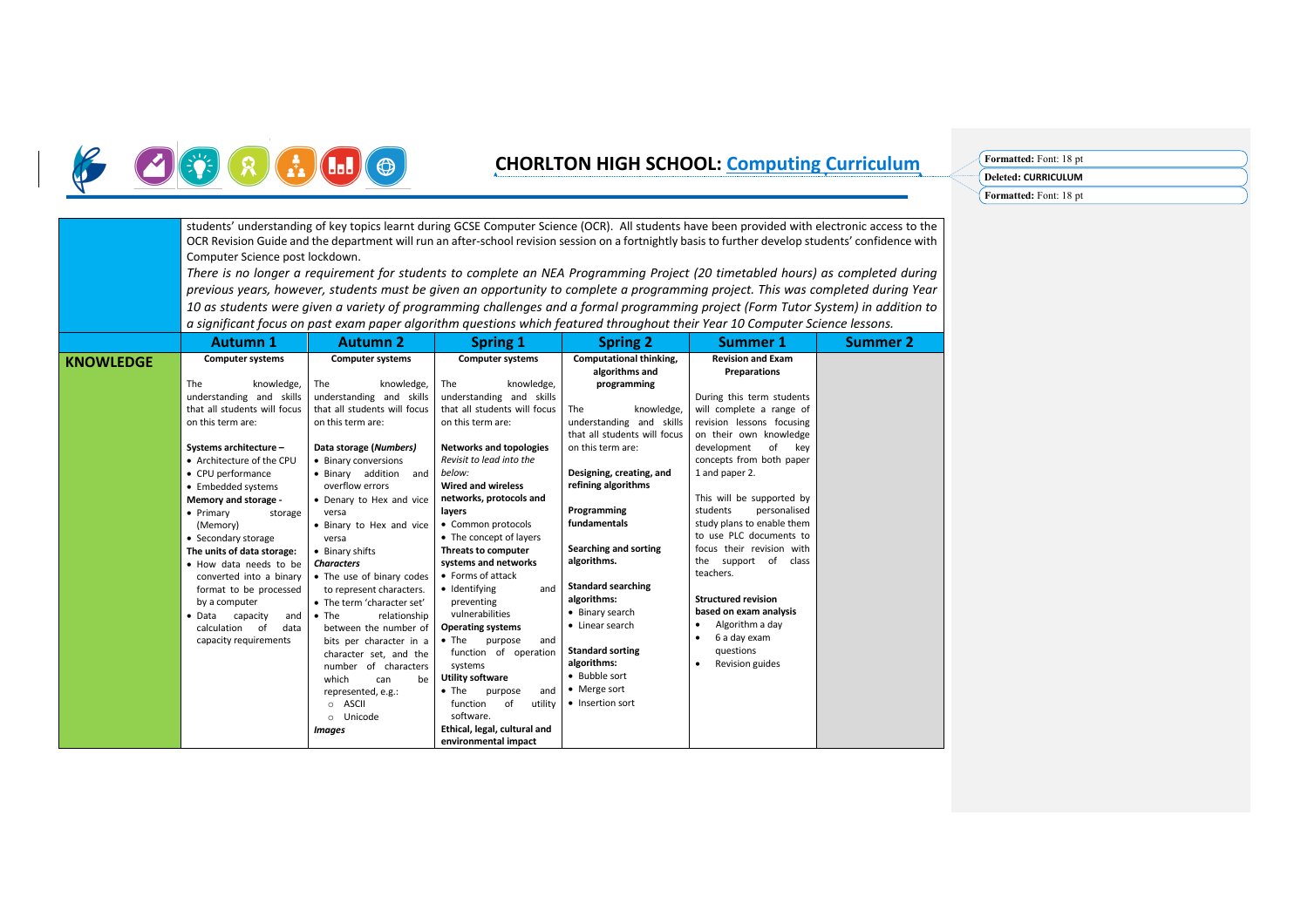

## **CHORLTON HIGH SCHOOL: Computing Curriculum Formatted:** Font: <sup>18</sup> pt

| <b>Formatted:</b> Font: 18 pt |
|-------------------------------|
| Deleted: CURRICULUM           |
| Formatted: Font: 18 pt        |

|               |                             | image<br>$\bullet$ How<br>an<br>is | • Impacts<br>of<br>digital  |                            |                             |  |
|---------------|-----------------------------|------------------------------------|-----------------------------|----------------------------|-----------------------------|--|
|               |                             | represented as a series            | technology.                 |                            |                             |  |
|               |                             | of pixels, represented in          | • Legislation               |                            |                             |  |
|               |                             | • binary                           | · Software licenses (i.e.,  |                            |                             |  |
|               |                             | • Metadata                         | source<br>open<br>and       |                            |                             |  |
|               |                             | . The effect of colour             | proprietary)                |                            |                             |  |
|               |                             | depth and resolution on:           |                             |                            |                             |  |
|               |                             | o The quality of the               |                             |                            |                             |  |
|               |                             | image                              |                             |                            |                             |  |
|               |                             | The size of an image<br>$\circ$    |                             |                            |                             |  |
|               |                             | file                               |                             |                            |                             |  |
|               |                             | Sound                              |                             |                            |                             |  |
|               |                             | . How sound can be                 |                             |                            |                             |  |
|               |                             | sampled and stored in              |                             |                            |                             |  |
|               |                             | digital form                       |                             |                            |                             |  |
|               |                             | • The effect of sample             |                             |                            |                             |  |
|               |                             | rate, duration and bit             |                             |                            |                             |  |
|               |                             | depth on:                          |                             |                            |                             |  |
|               |                             | • The playback quality             |                             |                            |                             |  |
|               |                             | • The size of a sound file         |                             |                            |                             |  |
|               |                             | Compression                        |                             |                            |                             |  |
|               |                             | $\bullet$ The<br>for<br>need       |                             |                            |                             |  |
|               |                             | compression                        |                             |                            |                             |  |
|               |                             | • Types of compression:            |                             |                            |                             |  |
|               |                             | o o Lossy                          |                             |                            |                             |  |
|               |                             | o <b>o</b> Lossless                |                             |                            |                             |  |
| <b>SKILLS</b> | • Evaluation skills         | • Evaluation skills                | • Evaluation skills         | • Evaluation skills        | • Evaluation skills         |  |
|               | • Metacognitive practice    | • Metacognitive practice           | • Metacognitive practice    | • Metacognitive practice   | • Metacognitive practice    |  |
|               | • Exam technique            | • Exam technique                   | • Exam technique            | • Exam technique           | • Exam technique            |  |
|               | • Identifying and selecting | • Identifying and selecting        | • Identifying and selecting | • Converting binary to     | • Identifying and selecting |  |
|               | information                 | information                        | information                 | denary                     | information                 |  |
|               | · Breaking down<br>key      | · Breaking down<br>key             | · Breaking down<br>key      | • Converting denary to     | · Breaking down<br>key      |  |
|               | information                 | information                        | information                 | binary                     | information                 |  |
|               |                             |                                    |                             | • Converting<br>hex to     |                             |  |
|               |                             |                                    |                             | denary                     | Preparations<br>to<br>also  |  |
|               |                             |                                    |                             | • Converting denary to     | include:                    |  |
|               |                             |                                    |                             | hex                        | • Extended writing          |  |
|               |                             |                                    |                             | • Converting hex to binary | • Competing tables and      |  |
|               |                             |                                    |                             | • Converting binary to hex | graphs                      |  |
|               |                             |                                    |                             | • Logical reasoning.       | • Descriptive writing       |  |
|               |                             |                                    |                             |                            | • Revision techniques       |  |
|               |                             |                                    |                             |                            | • Reading questions         |  |